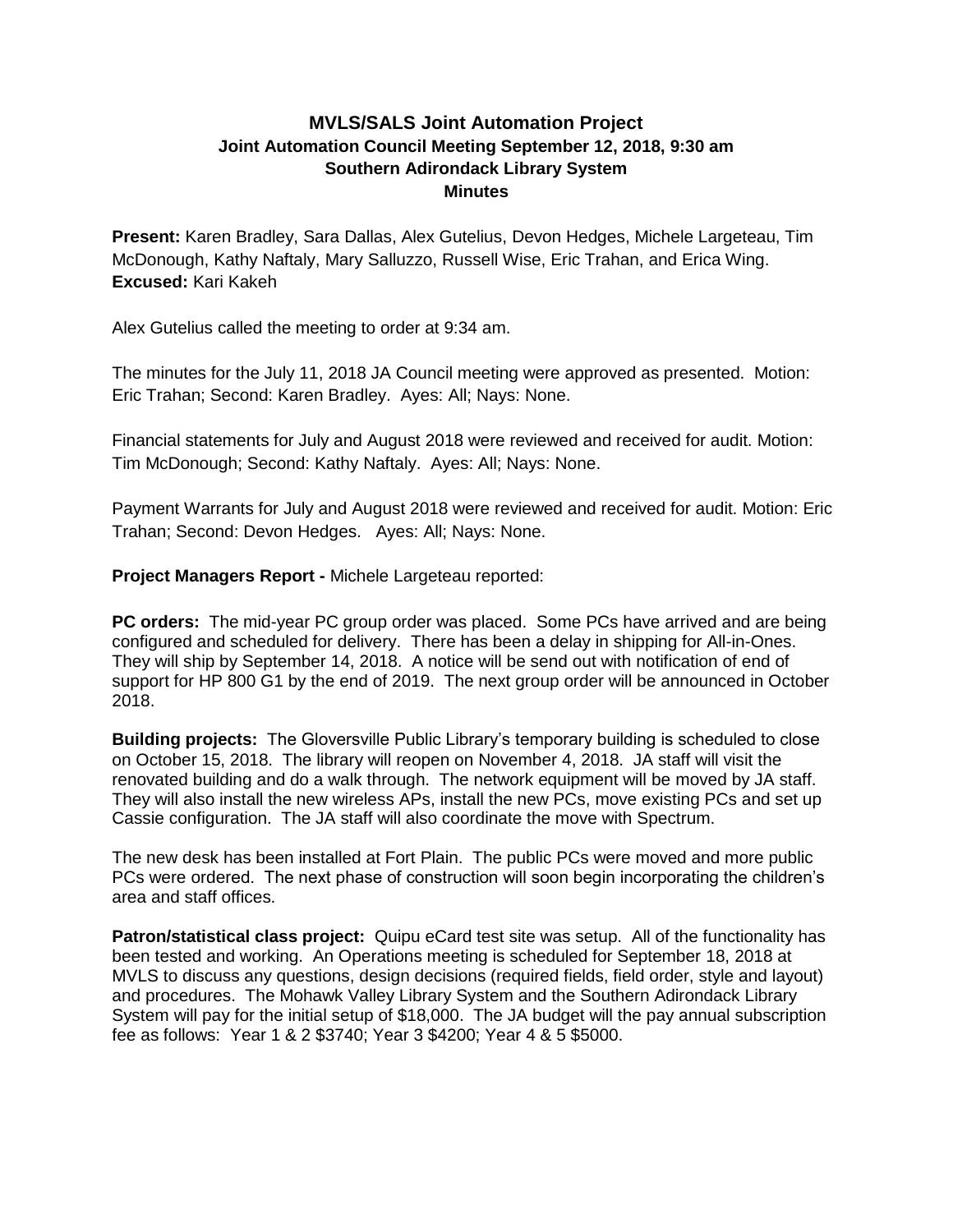**OneDrive:** Trainers have completed writing the documentation. JA staff are finalizing encryption options for trainers to support. The full rollout will begin, possibly by library, very soon. Chris Mundell is working with Clifton Park-Halfmoon Public Library and will be working to implement OneDrive with the Saratoga Springs Public Library and The Crandall Public Library (Glens Falls).

**SCP RFID Command Center:** JA staff has been working with Bibliotheca to develop a plan for switching SCP to the cloud based product.

**Security Policy Application**: The Security Policy required signatures will be rolled out library by library after libraries have full access to OneDrive.

Each user will get an email saying they need to sign the policy and will have thirty days before their account expires. This email message will repeat every day. Users without email will be contacted by JA via phone. The Directors will get an online report 6 weeks before the user's account expires. It will be sent out once a week. Once the users sign, their expiration date will be set for one year.

A job will automatically look at expiration dates and set them up to re-sign next year.

**Host vs local servers:** The Polaris servers will be off of warranty in Sept 2019. III shared a retail pricing of \$122,000 per year for dedicated hosting. JA staff are pursuing other options to try to reduce the cost. Some considerations are shared vs dedicated servers (cost savings vs what will be lost) among other items. Other solutions include: Local servers costing \$75,000 with a five year warranty. These servers would be maintained in-house. Looking at Amazon cloud hosting or at the Information Technology Exchange Center. The advantages of hosting include: the elimination of overhead for upgrades, backups, network security, hardware failures among other things. There would also be fully redundant hardware. Areas that could provide savings include the firewall, back up servers, T1 lines.

**Database pages:** Novel has set up library pages for the libraries. JA needs to test and set up forwards for existing pages (some library PCs use the current novel page as their home page). Libraries will need to be notified to allow their staff to update their websites.

## **Committee Reports**:

Finance Committee: The 2018 budget amendments: Increase the system state aid line by \$79,227. Reduce the SALS/MVLS cataloging fees by \$3,425.

Expense – increase Salaries by \$9,000, Benefits by \$1,921 decrease Novelist line to 0 and Zepheira line to 0. Increase Software Maintenance by \$21,740 for eCard. The draft 2019 budget– see attached.

Approve the 2018 JA budget amendments and forward to the MVLS and SALS Boards of Trustees. Motion: Eric Trahan; Second Devon Hedges. Ayes: All; Nays None. Approve the JA 2019 budget and forward to the MVLS and SALS Boards of Trustees. Motion: Eric Trahan; Second Devon Hedges. Ayes: All; Nays None.